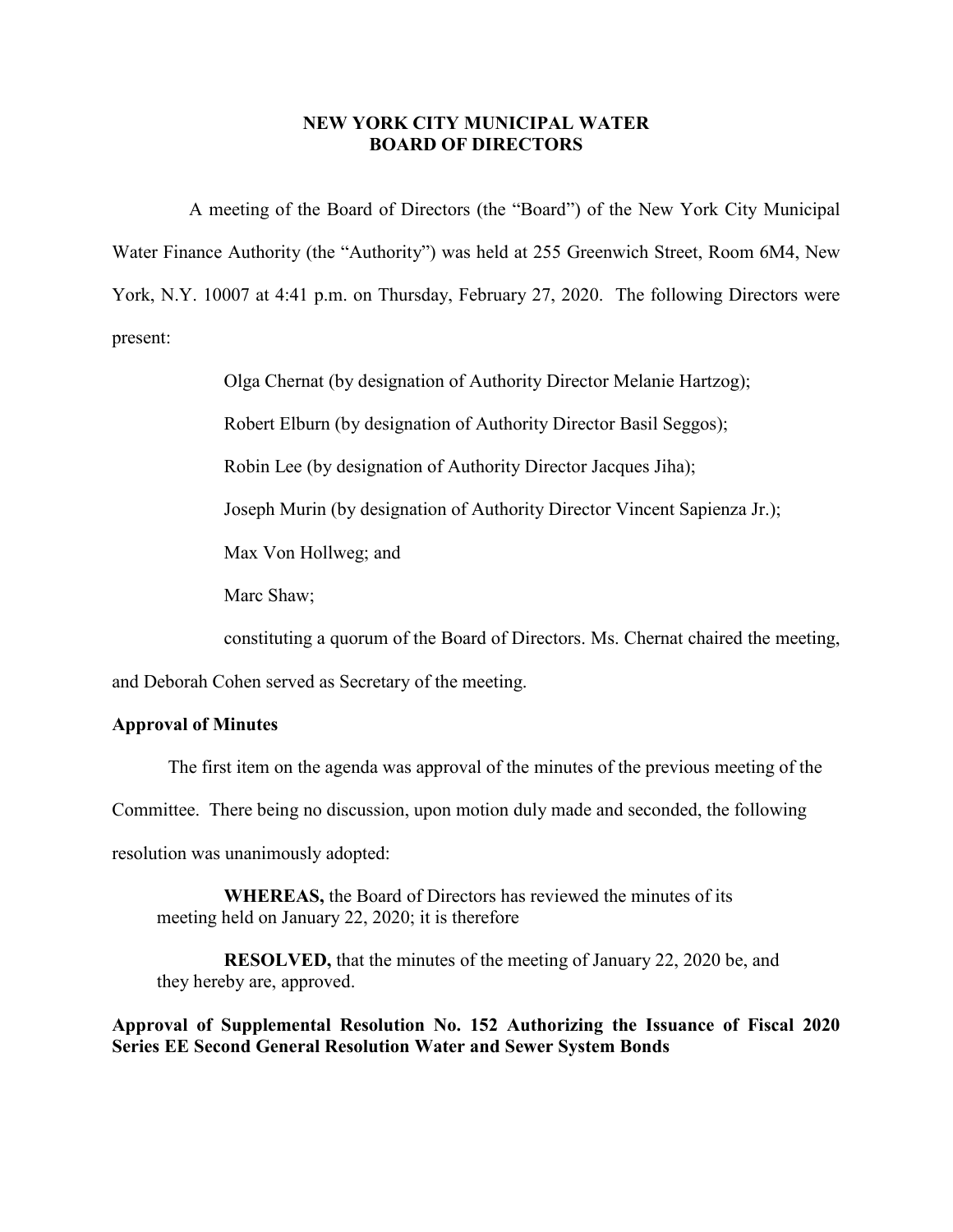The next item on the agenda was the acceptance of the Finance Committee's recommendation that the Board of Directors approve Supplemental Resolution No. 152, authorizing the issuance of the Authority's Fiscal 2020 Series EE Second General Resolution Water and Sewer System Bonds. Ms. Chernat explained that the Finance Committee recommended this action after hearing details of the proposed issuance. She noted that the resolution authorizes the issuance of up to \$600 million of new money and refunding bonds. There being no discussion, upon motion duly made and seconded, Supplemental Resolution No.  $152<sup>1</sup>$  $152<sup>1</sup>$  was adopted.

## **Approval of Supplemental Resolutions No. 153, 154 and 155 Authorizing the Issuance of Fiscal 2020 Series 5, 6 & 7 Second General Resolution Water and Sewer System Bonds to the New York State Environmental Facilities Corporation**

The next item on the agenda was the acceptance of the Finance Committee's recommendation that the Board of Directors approve Supplemental Resolutions No. 153, 154 and 155, authorizing the issuance of the Authority's Fiscal 2020 Series 5, 6 and 7 Second General Resolution Water and Sewer System Bonds. Ms. Chernat explained that the Finance Committee recommended the approval of these resolutions after hearing details of the proposed issuances. There being no discussion, upon motion duly made and seconded, Supplemental Resolutions No.  $152^2$  $152^2$  $152^2$ ,  $153^3$  $153^3$  $153^3$  and  $154^4$  $154^4$  $154^4$  were adopted.

## **Adjournment**

<span id="page-1-0"></span> $<sup>1</sup>$  Filed with the meeting minutes</sup>

<span id="page-1-1"></span><sup>2</sup> Filed with the meeting minutes

<span id="page-1-2"></span> $3$  Filed with the meeting minutes

<span id="page-1-3"></span><sup>4</sup> Filed with the meeting minutes